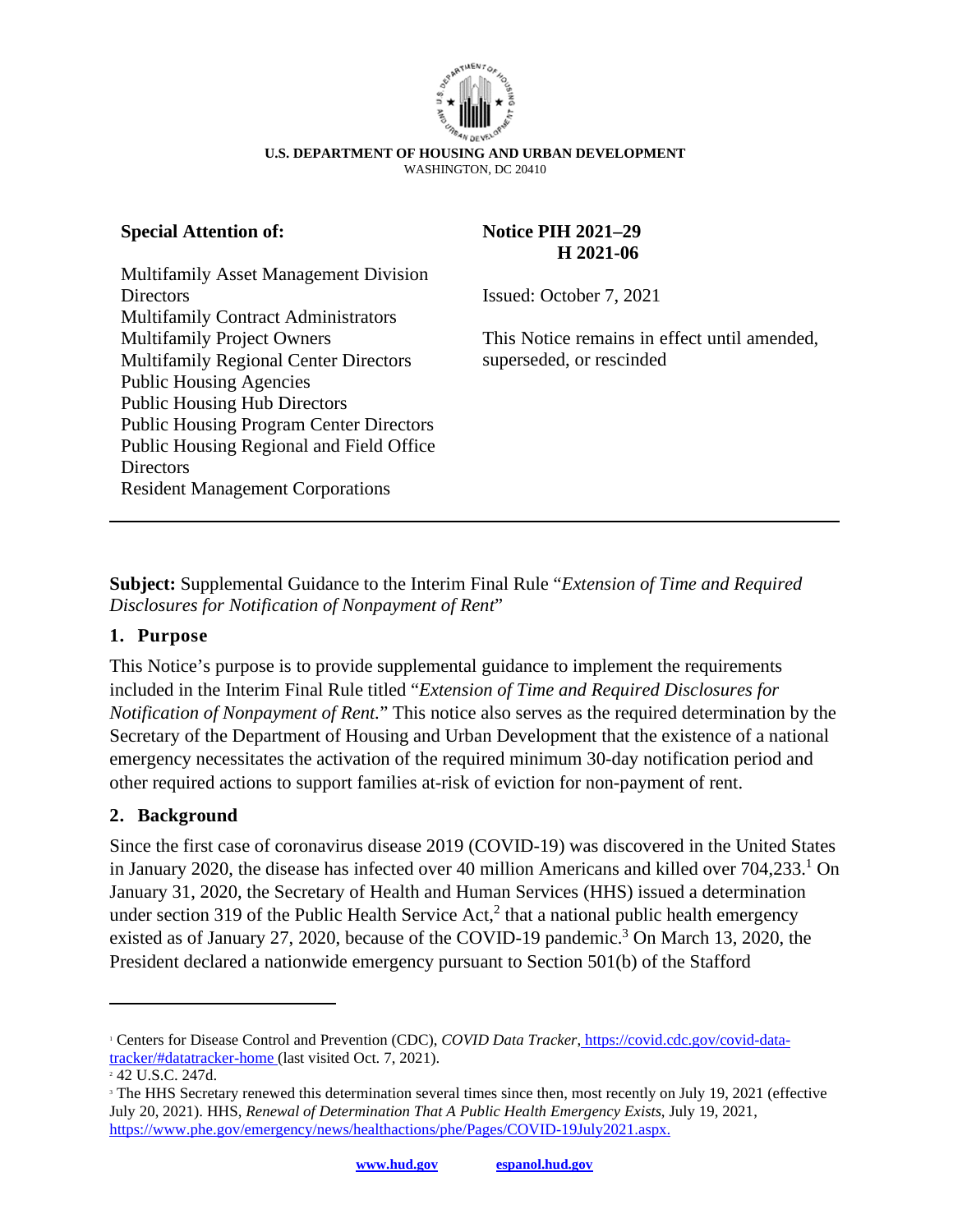Act.<sup>4</sup> All 50 states, the District of Columbia, and 5 territories were approved for major disaster declarations to assist with additional needs identified under the nationwide emergency declaration for COVID-19. On February 21, 2021, the President extended the national emergency, stating that the COVID-19 pandemic remains a significant risk to the United States.<sup>5</sup>

## *CARES Act*

In response to the national emergency, the Coronavirus Aid, Relief, and Economic Security Act, 2020 "CARES Act," a \$2.2 trillion economic stimulus bill, was signed into law on March 27, 2020.<sup>6</sup> The CARES Act also put a halt on all evictions from covered dwelling units for nonpayment of rent from the date of enactment through July 31, 2020, and provided that tenants in covered dwelling units must be provided 30 days' notice to vacate.<sup>7</sup>

## *CDC Eviction Moratorium*

Due to the ongoing public health emergency, on September 4, 2020, the Director of the Centers for Disease Control and Prevention (CDC) issued an Order temporarily halting evictions in the United States. That Order expired on December 31, 2020, subject to extension, modification, or recission. The Consolidated Appropriations Act, 2021,<sup>8</sup> extended that Order until January 31, 2021. That Order was extended multiple times due to the continued national emergency; most recently, the Order was extended on August 3, 2021, for an additional 60 days. However, on August 26, 2021, the Supreme Court of the United States issued a decision resulting in the Order being vacated nationwide, stating that the CDC lacked the statutory authority to issue it.<sup>9</sup>

As of the date of this Notice's publication, the CARES Act provision requiring 30-days notice to vacate for nonpayment of rent remains in effect for all CARES Act-covered properties, including both public housing and properties assisted under HUD's project-based rental assistance programs.

## *Emergency Rental Assistance Program*

The Emergency Rental Assistance (ERA) program, administered by the U.S. Department of Treasury, makes funding available to assist households that are unable to pay rent or utilities. Two separate programs have been established: ERA1 provides up to \$25 billion under the Consolidated Appropriations Act, 2021, which was enacted on December 27, 2020, and ERA2 provides up to \$21.55 billion under the American Rescue Plan Act of 2021, which was enacted on March 11, 2021. The funds are provided directly to states, U.S. territories, local governments, and (in the case of ERA1) Indian tribes or Tribally Designated Housing Entities,

<sup>4</sup> 42 U.S.C. 5121 *et seq*.

<sup>5</sup>  *See* The White House, *A Letter on the Continuation of the National Emergency Concerning the Coronavirus Disease 2019 (COVID- 19) Pandemic*, Feb. 24, 2021[, https://www.whitehouse.gov/briefing-room/statements](https://www.whitehouse.gov/briefing-room/statements-releases/2021/02/24/a-letter-on-the-continuation-of-the-national-emergency-concerning-the-coronavirus-disease-2019-covid-19-pandemic/)[releases/2021/02/24/a-letter-on-the-continuation-of-the-national-emergency-concerning-the-coronavirus-disease-](https://www.whitehouse.gov/briefing-room/statements-releases/2021/02/24/a-letter-on-the-continuation-of-the-national-emergency-concerning-the-coronavirus-disease-2019-covid-19-pandemic/)[2019-covid-19-pandemic/.](https://www.whitehouse.gov/briefing-room/statements-releases/2021/02/24/a-letter-on-the-continuation-of-the-national-emergency-concerning-the-coronavirus-disease-2019-covid-19-pandemic/)

<sup>6</sup> Pub. L. 116–136, 134 Stat. 281, enacted March 27, 2020.

<sup>7</sup>§ 4024.

<sup>8</sup> Pub. L. 116-260, enacted Dec. 27, 2020.

<sup>9</sup>  *Alabama Assn. of Realtors v. Department of Health and Human Servs.*, 594 U.S. \_\_ (2021), [https://www.supremecourt.gov/opinions/20pdf/21a23\\_ap6c.pdf.](https://www.supremecourt.gov/opinions/20pdf/21a23_ap6c.pdf.)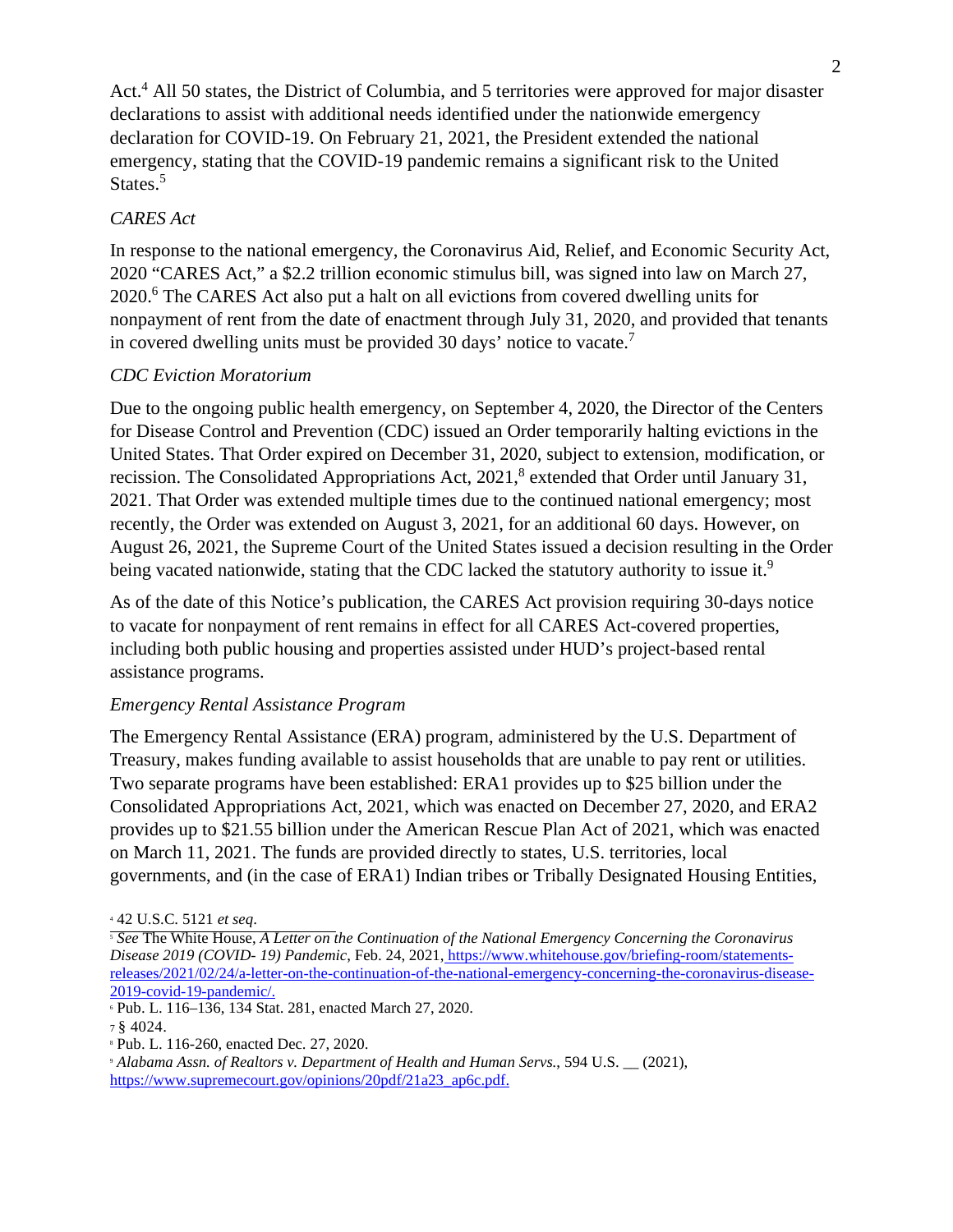as applicable, and the Department of Hawaiian Home Lands. Grantees use the funds to provide assistance to eligible households through existing or newly created rental assistance programs.

Public Housing Authorities (PHAs), Housing Choice Voucher (HCV) landlords, other owners of HUD-assisted properties, and utility providers may accept funds from the ERA program for rental and most utility arrearages for HUD-assisted families. HUD-assisted families may be eligible for assistance from the ERA program, as long as ERA funds are not applied to costs that have been or will be reimbursed under any other federal assistance, including Housing Assistance Payments in the HCV Program, Operating Fund assistance in the Public Housing program, or rental assistance in Multifamily Housing programs. More information on this program can be found a[t Treasury's Emergency Rental Assistance Program.](https://home.treasury.gov/policy-issues/coronavirus/assistance-for-state-local-and-tribal-governments/emergency-rental-assistance-program)

From January to May 2021, \$1.45 billion was delivered under ERA for rent, utilities, and arrears out of a total of \$25 billion.<sup>10</sup> In June 2021, more than \$1.5 billion from ERA was paid directly to households, which was more than all previous months combined.<sup>11</sup> July 2021 data demonstrate that there has been steady improvement in funds distribution, particularly by States and local agencies following the Department of Treasury guidance.<sup>12</sup> However, ERA funding still has not reached many eligible tenants at risk of eviction for non-payment. This creates an increased risk that evictions will occur simply because funding that is specifically meant to help pay much or all of the back rent in question is not secured in time. While there are multiple causes for the slow payment of ERA assistance, those reasons include overly complex application processes, inability to share information due to privacy concerns, and the failure of tenants to timely apply for funding opportunities or be aware of this funding's availability.

### *HUD Requirements for Notifications of Lease Termination for Nonpayment of Rent*

Current HUD regulations on required advanced notification of lease terminations for nonpayment of rent differ between the multifamily and public housing programs. HUD generally does not prescribe specific language to be included in such notifications; rather, HUD establishes basic requirements for what must be included in such notification, that are then tailored to meet additional State and local notification and lease requirements. For each program, the required notification for nonpayment of rent is intended to be the minimum notification required and is superseded by State and local notification requirements if such requirements provide for additional advanced notification to vacate.

## Public Housing

For the public housing program, HUD requires that all public housing leases include provisions stating the procedures to terminate the tenancy of a family, which may only be for serious and

<sup>10</sup> Congressional Research Service*, Emergency Rental Assistance through the Coronavirus Relief Fund*, (July 9, 2021)<https://crsreports.congress.gov/product/pdf/R/R46688.>

<sup>11</sup> U.S. Department of the Treasury, *Treasury Data: Amount of June Emergency Rental Assistance Resources to Households More Than All Previous Months Combined* (July 21, 2021) [https://home.treasury.gov/news/press](https://home.treasury.gov/news/press-releases/jy0284.)[releases/jy0284.](https://home.treasury.gov/news/press-releases/jy0284.)

<sup>12</sup> U.S. Department of the Treasury, *Treasury Announces Seven Additional Policies to Encourage State and Local Governments to Expedite Emergency Rental Assistance* (Aug. 25, 2021) [https://home.treasury.gov/news/press](https://home.treasury.gov/news/press-releases/jy0333.)[releases/jy0333.](https://home.treasury.gov/news/press-releases/jy0333.)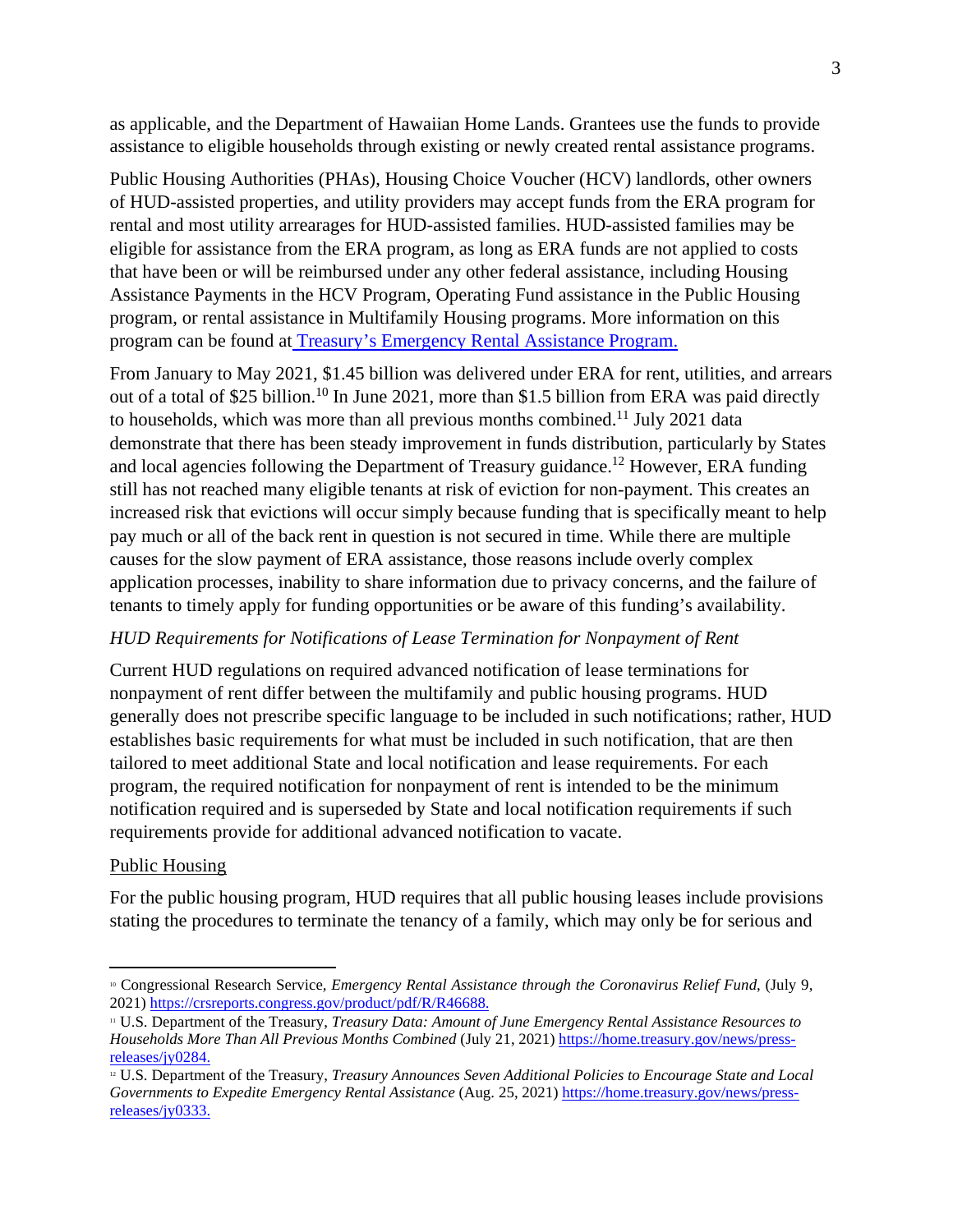repeated violations of the lease, including nonpayment of rent.<sup>13</sup> Although PHAs have flexibility as to whether and when to terminate the tenancy of a household for nonpayment of rent, if a PHA includes nonpayment of rent as a serious and repeated lease violation in the lease, the lease must provide at least a 14-day notification of lease termination for nonpayment of rent.<sup>14</sup> This notification requirement may be combined with or run concurrently to any notice to vacate required by State and/or local law.<sup>15</sup> If the PHA's Admissions and Continued Occupancy Policy (ACOP) references a lease termination process for nonpayment of rent of less than 30 days, the PHA must update the ACOP.

#### Project-Based Rental Assistance

The regulations governing HUD's various Multifamily Housing programs state that owners must use leases that are in an acceptable form to HUD. In practice, owners must use one of the four model leases prescribed by HUD. The lease an owner uses depends on the program being administered.

HUD's model leases provide without exception that any termination of tenancy by the landlord must be carried out in accordance with HUD regulations, state and local law, and the terms of the lease. The leases apply different standards to terminations for "material noncompliance with the terms of the lease" (such as nonpayment of rent) and terminations for "other good cause," as described below:

- 0 *Material noncompliance with the terms of the lease.* An owner must provide a tenant with a notice of proposed termination that complies with timeframes set forth in state and local law. The notice must advise the tenant that the tenant has 10 days within which to discuss the proposed termination with the landlord, beginning on the earlier of the date the notice was hand-delivered to the tenant's dwelling unit or the day after the notice is mailed. If the tenant requests such a meeting, the lease specifies that the landlord agrees to discuss the proposed termination with the tenant and advise the tenant of his/her right to defend the action in court.
- *Other good cause.* Terminations for "other good cause" may be effective only as of the end of any initial or successive lease term, following notice to the tenant at least 30 days prior to the date on which the tenant will be required to move from the unit. The termination notice must be mailed to the tenant and hand-delivered to the tenant's dwelling unit.

No lease modifications will be required as a result of the new rule. As stated above, any termination of tenancy by the landlord must be carried out in accordance with HUD regulations.

### **Interim Final Rule**

Recognizing the challenges presented by the end of the CDC eviction moratorium paired with the slow payment of ERA funding that would support families at risk of eviction for nonpayment of rent, on October 7, 2021, HUD published in the Federal Register an Interim Final Rule titled "Extension of Time and Required Disclosures for Notification of Nonpayment of Rent." This Interim Final Rule amends HUD regulations to require that during a national

<sup>&</sup>lt;sup>13</sup> 24 CFR § 966.4(1)(2).

 $14$  24 CFR § 966.4(1)(3)(i)(A)

<sup>15</sup> 24 CFR § 966.4(l)(3)(iii).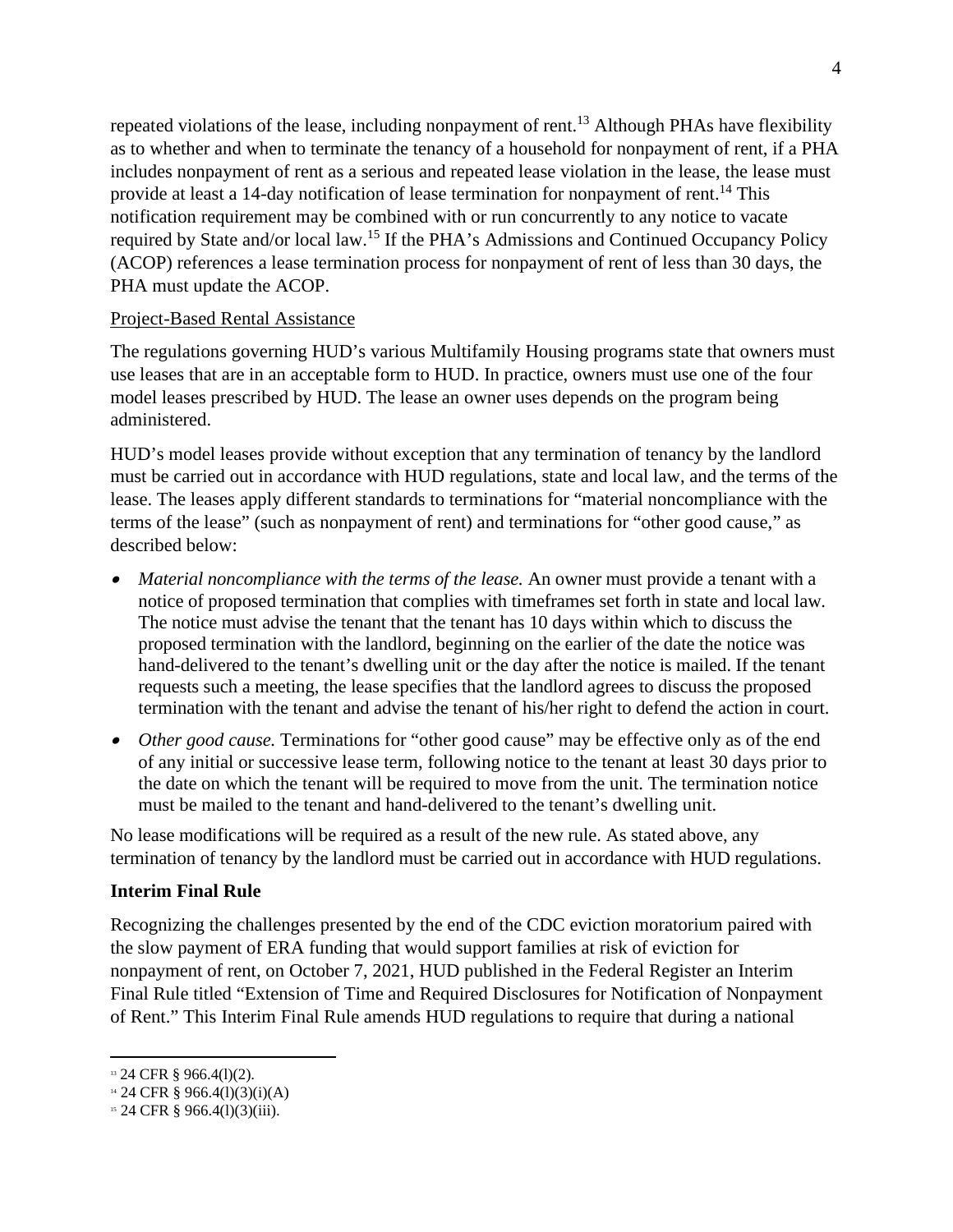emergency, if the Secretary of HUD determines that additional time is necessary for families to secure available funding due to the national emergency, that PHAs administering a public housing program and owners of project-based rental assistance properties must provide no less than 30 days advanced notification of lease termination due to nonpayment of rent. Further, the rule also requires that within that notification, PHAs and owners must provide information to affected tenants as necessary to support tenants in securing such available funding. Finally, for the public housing program only, the rule requires PHAs to inform all public housing tenants that the extended timeframe for notification of lease termination due to nonpayment of rent is in effect, and that families will be provided information on available funding in that 30-day notification. The Interim Final Rule is effective 30 days after publication in the Federal Register, or November 8, 2021.

## **3. Applicability**

This notice applies to PHAs administering the Public Housing program, including PHAs participating in the Moving to Work (MTW) Demonstration, and applies only to families residing in public housing units under an Annual Contributions Contract (ACC), including those under a Mixed-Finance ACC. This notice does not apply to PHAs that administer only the Housing Choice Voucher (HCV) program, or to families assisted by the HCV program, including Projectbased Vouchers (PBV).

This notice also applies to the following Multifamily Housing programs:

- A. Section 8 Project Based Rental Assistance (PBRA)
	- 1. New Construction
	- 2. State Housing Agency Program
	- 3. Substantial Rehabilitation
	- 4. Section 202/8
	- 5. Rural Housing Services Section 515/8
	- 6. Loan Management Set-Aside (LMSA)
	- 7. Property Disposition Set Aside (PDSA)
	- 8. Rental Assistance Demonstration (RAD)
- B. Section 202/162 Project Assistance Contract (PAC)
- C. Section 202 Project Rental Assistance Contract (PRAC)
- D. Section 202 Senior Preservation Rental Assistance Contract (SPRAC)
- E. Section 811 Project Rental Assistance Contract

#### **4. Determination by the Secretary to Activate 30-Day Notification**

The Interim Final Rule requires that, pursuant to a determination by the Secretary, "tenants must be provided adequate notice to secure funding that is available due to a Presidential declaration of a National emergency." This Notice serves as the determination required by the interim final rule that an extension of time is necessary to provide tenants notice of available funding and to increase the likelihood that tenants will be able to secure such funding prior to any lease termination. This determination remains in effect until a subsequent HUD notice is issued rescinding the determination.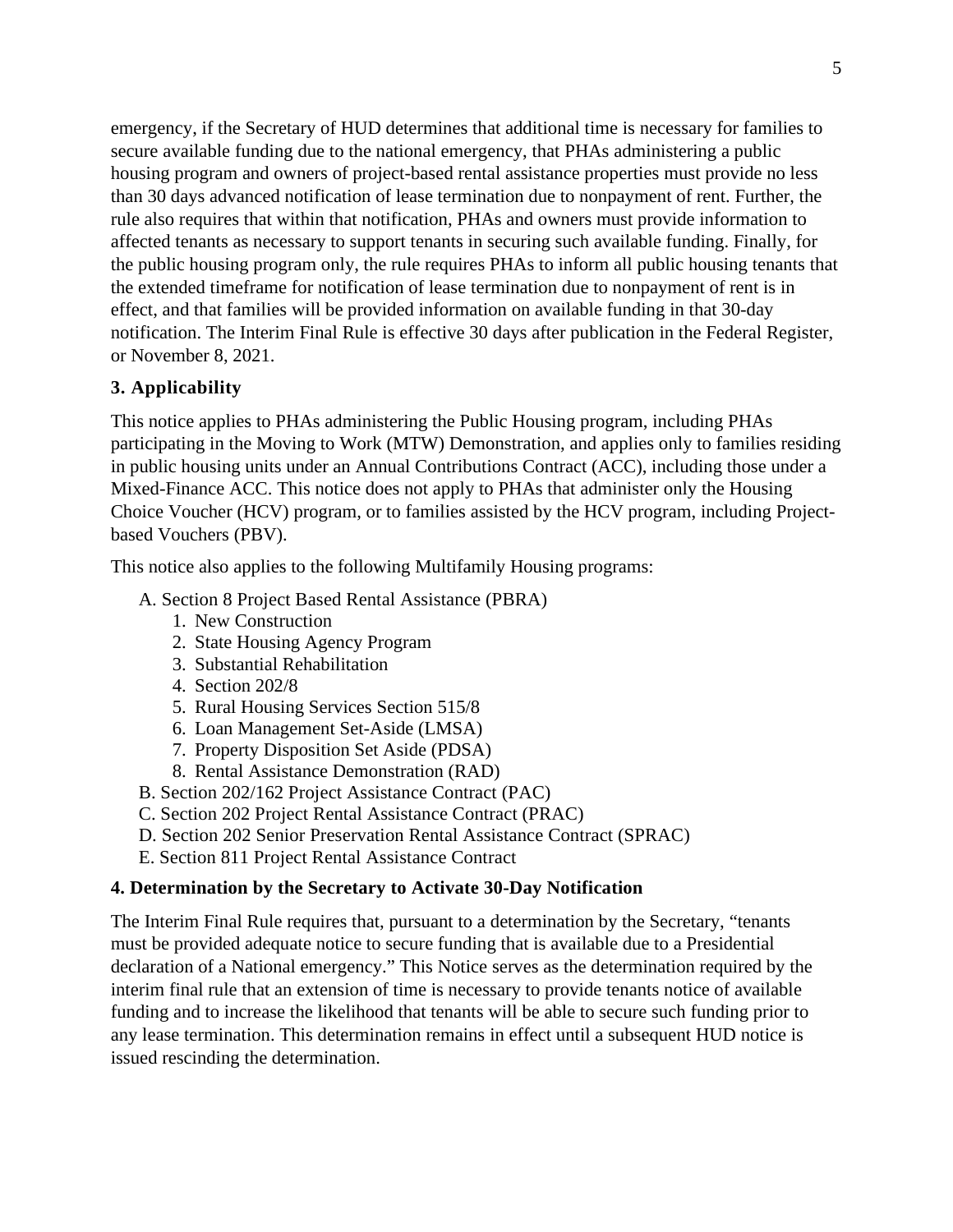## **5. Minimum 30-Day Lease Termination Requirements for PHAs and Owners of Project-Based Rental Assistance Properties**

The Interim Final Rule extends the notification of nonpayment of rent for affected programs to at least 30-days during the period for which HUD determines that a national emergency requires additional time for families to be able to secure available funding. Further, this notification must also include information, as determined necessary by HUD, to support families in securing such funding.

As described in Section 2 of this Notice, HUD does not prescribe specific language that PHAs or owners of Project-Based Rental Assistance properties must include in notifications of termination of tenancy for nonpayment of rent. For the purpose of the changes in the timing of the notifications to at least 30 days, HUD requires no specific language be included in notices; rather affected landlords must ensure that such notification is provided no less than 30 days prior to any actions to terminate the lease of the affected family.

For the additional information required related to available funding, however, HUD is requiring all such notifications to include, at a minimum, the language as provided in the Appendix to this notice, updated to reflect the entity issuing the notification and with the appropriate link to the local ERA grantee.

HUD reminds PHAs, owners and managers covered by this Notice that all materials, notices, and communications to tenants must be clearly communicated and provided in a manner that is effective for persons with hearing, visual, and other communication-related disabilities consistent with Section 504 of the Rehabilitation Act (Section 504) and HUD's Section 504 regulation, and Titles II or III of the Americans with Disabilities Act (ADA) and implementing regulations. Section 504 and the ADA require recipients to ensure effective communication with applicants, participants, and members of the public and to provide appropriate auxiliary aids and services where necessary to afford individuals with hearing, vision, and other communication-related disabilities an equal opportunity to access information. PHAs must provide appropriate auxiliary aids and services necessary to ensure effective communication in all notices and communications, which includes ensuring that information is provided in appropriate accessible formats as needed, e.g., Braille, audio, large type, assistive listening devices, and sign language interpreters, accessible websites and other electronic communications (see 24 CFR 8.6, 28 CFR 35.160, and 28 CFR 36.303).

PHAs, owners and managers covered by this Notice must also continue to take reasonable steps to ensure meaningful access to their programs and activities to Limited English Proficient (LEP) individuals. As an aid to recipients, HUD published Final Guidance to Federal Financial Assistance Recipients: Title VI Prohibition Against National Origin Discrimination Affecting Limited English Proficient Persons (LEP Guidance) in the Federal Register on January 22, 2007 (72 FR 2732). LEP guidance and information is available through th[e Federal Register.](https://www.federalregister.gov/documents/2007/01/22/07-217/final-guidance-to-federal-financial-assistance-recipients-regarding-title-vi-prohibition-against)

PHAs and owners can find necessary links to the local ERA grantee to be included in the require[d notification.](https://home.treasury.gov/policy-issues/coronavirus/assistance-for-state-local-and-tribal-governments/emergency-rental-assistance-program/program-index)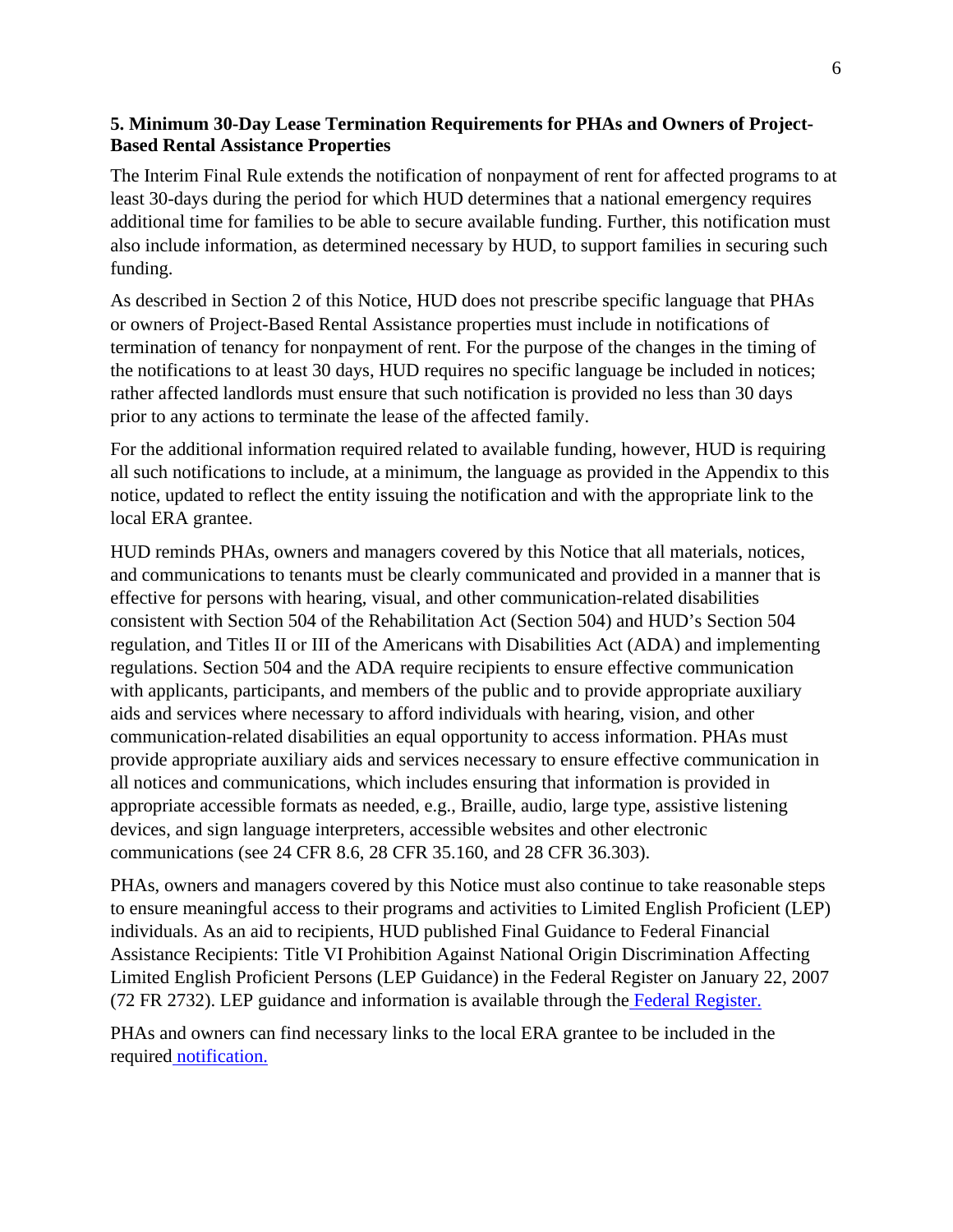HUD strongly encourages PHAs and owners to familiarize themselves with the information available on the Department of Treasury website to be able to answer questions that affected families may have.

Additionally, the Office of Public Housing has published specific FAQs related to how ERA interacts with its programs that can be found at th[e PIH COVID-19 resources page.](https://www.hud.gov/sites/dfiles/PIH/documents/HUD_FAQs_July31_CDC_Extension.pdf)

The Office of Multifamily Programs has published Q&As related to how ERA interacts with its programs that can be found beginning o[n page 51.](https://www.hud.gov/sites/dfiles/Housing/documents/MF_COVID-19%20QA_8_4_21.pdf)

Further, the Office of Public Housing has additiona[l guidance](https://www.hud.gov/program_offices/public_indian_housing/covid_19_resources#2) on eviction prevention and stability.

The Office of Multifamily Programs has published [a brochure](https://www.hud.gov/sites/dfiles/Housing/documents/MF_Tenant_Concerns_COVID-19_Brochure.pdf.) to support families and landlords.

Finally, to the extent that there are available State and local eviction prevention resources available, HUD encourages that information be shared with affected households as well.

# **6. Other Considerations and Requirements for Public Housing**

As described in Section 2 of this notice, PHAs are generally required to incorporate language into the public housing lease related to notifications for lease terminations, including notifications of lease terminations related to nonpayment of rent. However, the new regulations at 24 CFR § 966.8(b) do not require PHAs to incorporate the minimum 30-day notification requirement and availability of emergency rental assistance notification requirements into the lease. Because it would be administratively infeasible to update all public housing leases to immediately protect families at-risk of eviction, HUD will require PHAs to, instead, notify all public housing families that the 30-day notification requirements associated with the national emergency are in effect as it relates to non-payment of rent. PHAs may comply with this notification requirement by providing such notifications in writing or through electronic communications.

As described in Section 5, all materials, notices, and communications to families must be clearly communicated and provided in a manner that is effective for persons with hearing, visual, and other communication-related disabilities consistent with Section 504 of the Rehabilitation Act (Section 504) and HUD's Section 504 regulation, and Titles II or III of the Americans with Disabilities Act (ADA) and implementing regulations. PHAs must also continue to take reasonable steps to ensure meaningful access to their programs and activities to Limited English Proficient (LEP) individuals.

# **7. Further Information**

Public housing agencies: Send an email t[o PIH-COVID@HUD.GOV](mailto:PIH-COVID@HUD.GOV) or contact the local HUD Field Office.

Multifamily owners: Send an email to **MFCommunications@hud.gov.** 

# **8. Paperwork Reduction Act**

The information collection requirements contained in this notice have been approved by the Office of Management and Budget (OMB) under the Paperwork Reduction Act of 1995 (44 U.S.C.3520) and assigned OMB approval numbers 2502-0178, 2577-0006 and 2577-0230. In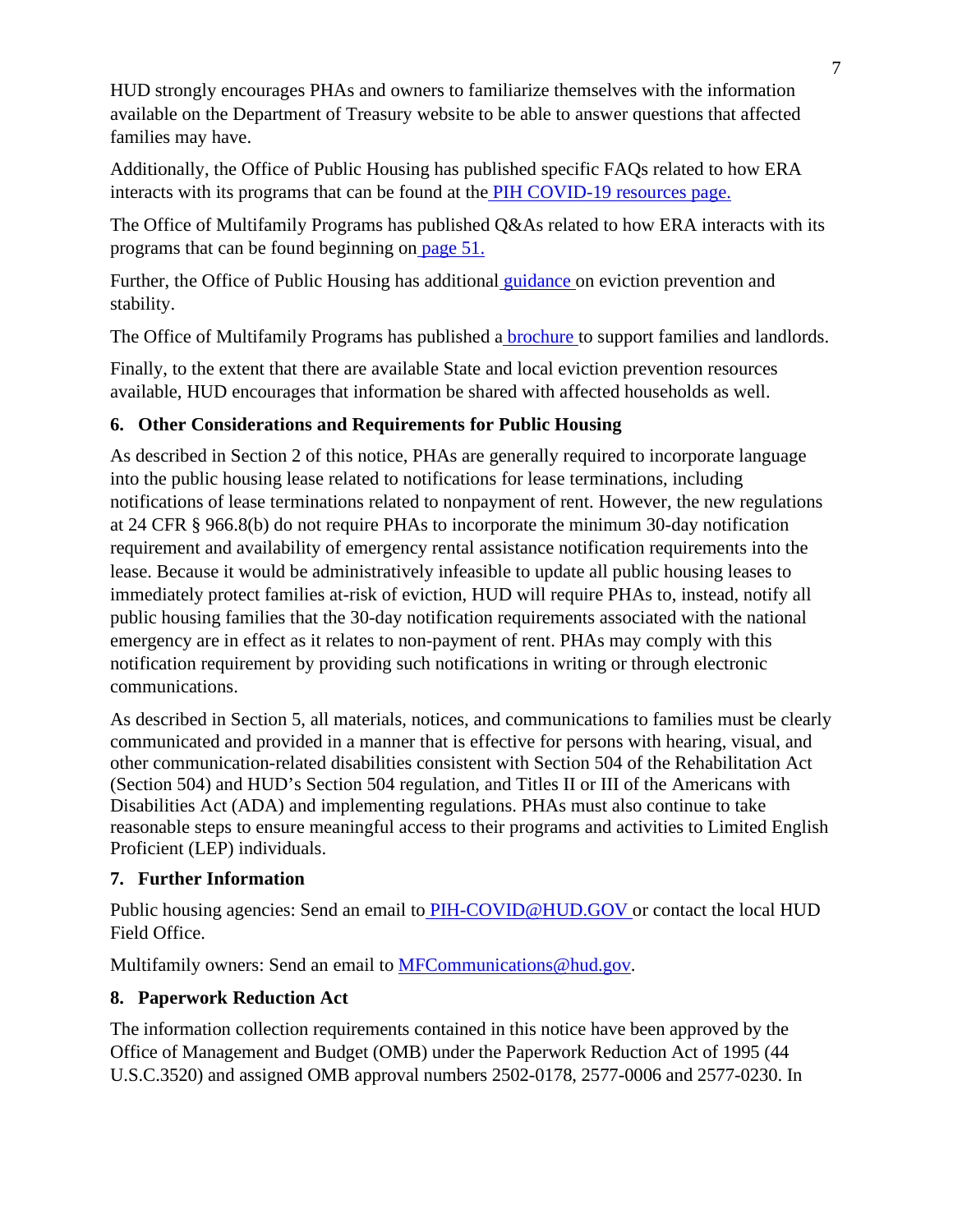accordance with the Paperwork Reduction Act, HUD may not conduct or sponsor, and a person is not required to respond to, a collection of information unless the collection displays a currently valid OMB number.

### **9. Penalty for False Claims and Statements**

HUD will seek civil, criminal, or administrative action against individual and entities who either make, present, submit, or cause to be submitted a false, fictitious, or fraudulent statement, representation, or certification. 18 U.S.C. §§ 287, 1001, 1010, 1012, 1014, and 31 U.S.C. §§ 3729, 3802.

/s/

Dominique Blom General Deputy Assistant Secretary Office of Public and Indian Housing

/s/

Lopa P. Kolluri Principal Deputy Assistant Secretary Office of Housing — Federal Housing Administration